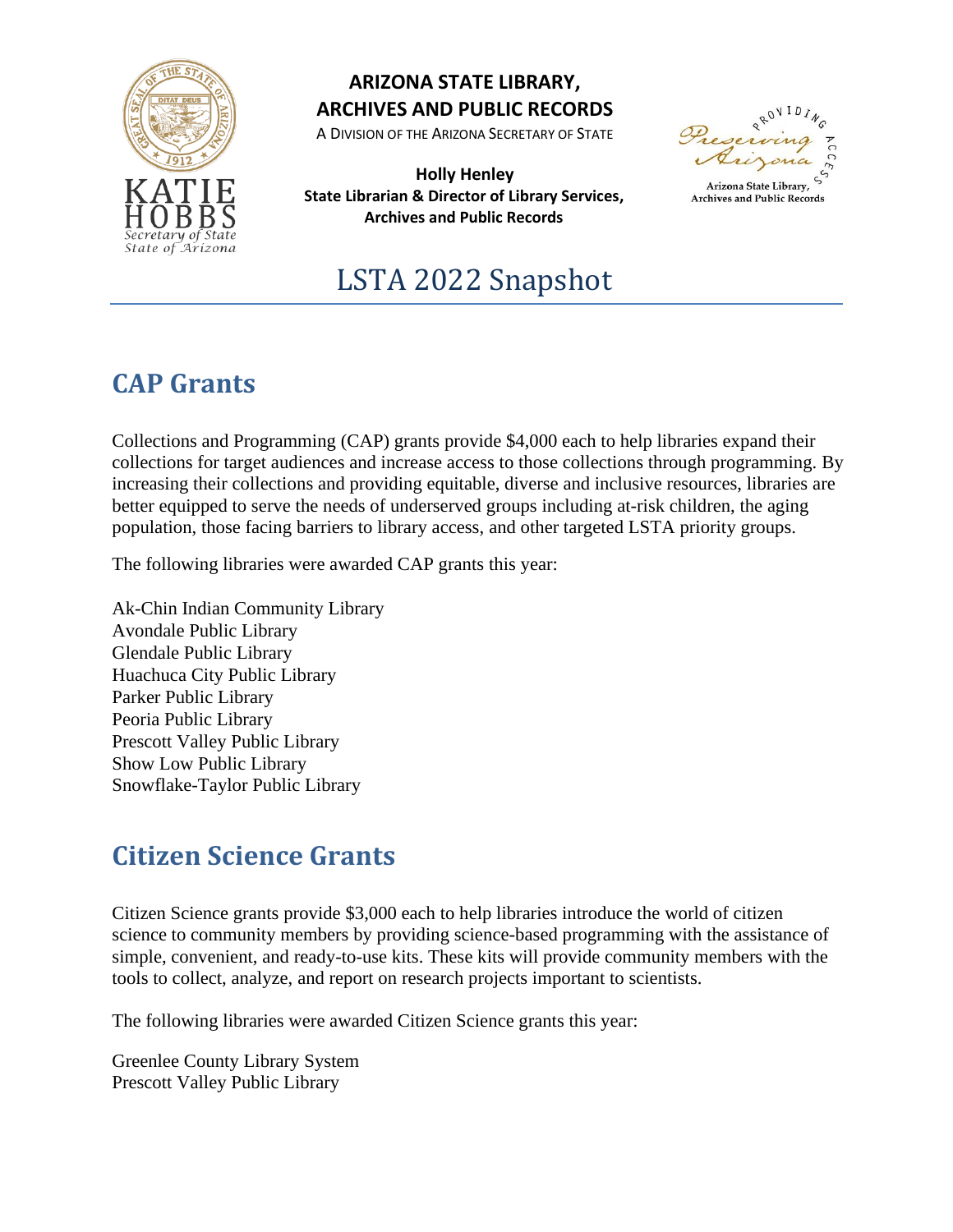## **Community Memory Grants**

Community Memory grants provide \$4,000 each for libraries to support communities and individuals on their personal archiving and digital preservation journeys in an ever-increasing digital age. Libraries can use this funding to create do-it-yourself digitization spaces for photos, video, sound recordings, and other formats.

The following libraries were awarded Community Memory Grants this year:

Desert Foothills Library Page Public Library Parker Public Library Scottsdale Public Library Snowflake-Taylor Public Library

## **Staff Development Grants**

The Staff Development grant awards \$4,000 each to help libraries across the state deliver top-quality training for staff that are unable to attend other trainings offered by the State Library due to time, staff or budget limitations.

The following libraries were awarded Staff Development grants this year:

Buckeye Public Library East Flagstaff Community Library Peoria Public Library Prescott Public Library Scottsdale Public Library

## **Teen Connections Internship Grants**

The Teen Connections Internship grant awards \$3,500 each to support career and college readiness through connected learning and library internships for teens. Over the course of 3 to 6 months, each intern will work with their library mentor on a specific community-based learning project that reflects the intern's interests as well as the library's goals. Some examples include projects that help teens develop leadership skills and learn about social responsibility, multiculturalism, and diversity.

The following libraries were awarded Teen Connections Internship Grants this year:

Ak-Chin Indian Community Library Apache Junction Public Library Casa Grande Public Library East Flagstaff Community Library Page Public Library Winslow Public Library Yuma County Library District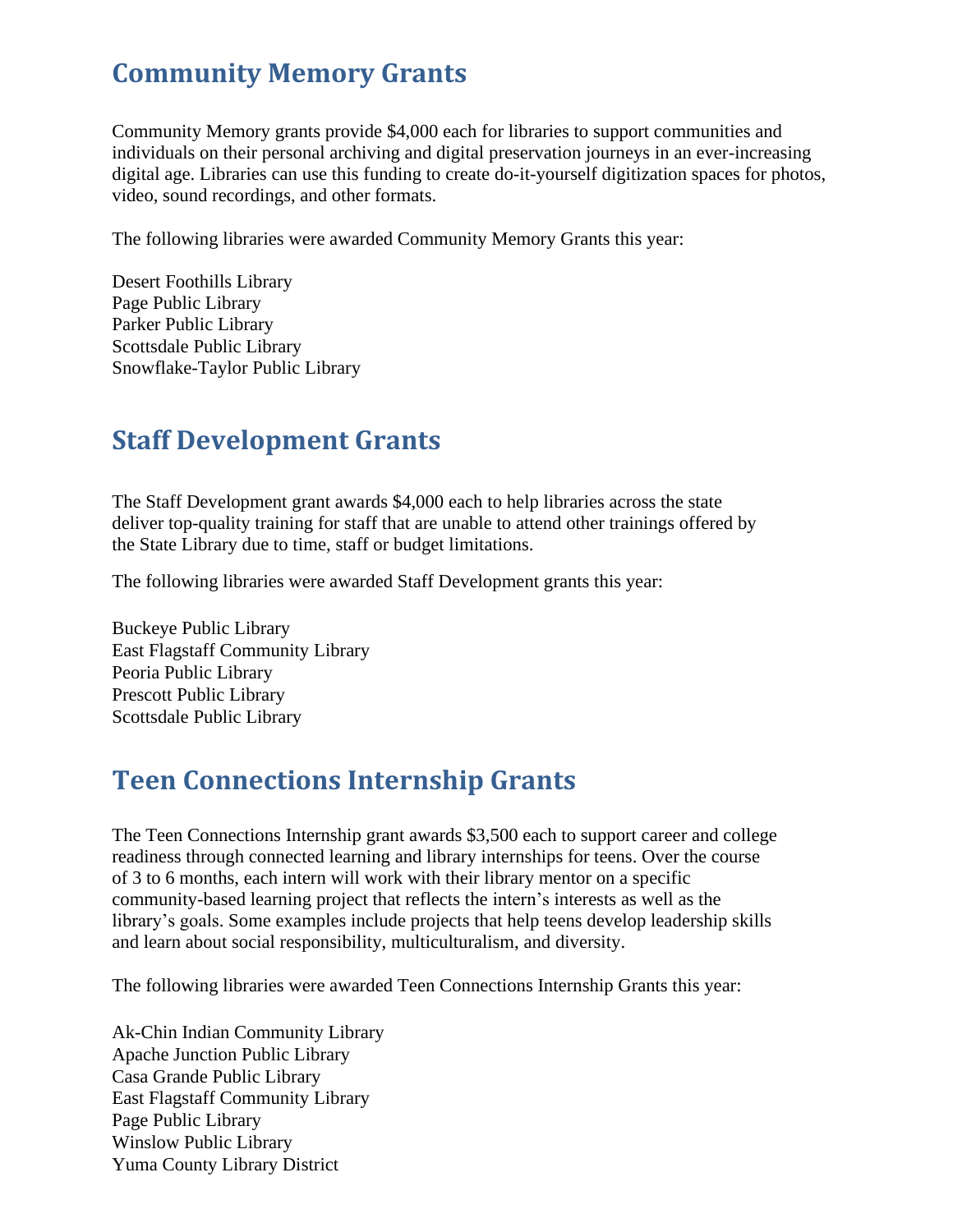## **Wi-Fi Hotspot Lending Grants**

Wi-Fi Hotspot Lending grants award \$4,000 each to help libraries close the digital divide between those with and without Internet access in their communities. Libraries will use the funds to purchase hotspot devices with cell-phone data plans to lend out to community members who can then access the Internet through the device's Wi-Fi.

The following libraries were awarded Wi-Fi Hotspot Lending grants this year:

Casa Grande Public Library Cochise College Libraries Douglas Public Library Fort McDowell Tribal Library Glendale Community College – John F. Prince Library Huachuca City Public Library Page Public Library Peoria Public Library Prescott Public Library

## **LSTA General Grants**

## **Teach One Reach One**

| Library                | Ak-Chin Indian Community Library |
|------------------------|----------------------------------|
| <b>Grant Category</b>  | <b>Informal Education</b>        |
| <b>Project Contact</b> | Melanie Toledo                   |
| Award                  | \$50,000                         |

#### **Project Summary**

The goal of this project is to help students living in the Ak-Chin Indian Community to gain reading proficiency by the 3<sup>rd</sup> grade. This proficiency is necessary for students to succeed in the 4<sup>th</sup> grade and beyond as the curriculum no longer focuses on learning to read but rather reading to learn. Funds will be used to contract a Reading Specialist with classroom experience to provide on-site tutoring to children K-3rd with an emphasis on phonics instruction.

## **AJPL Bookmobile Renovation: Enhancing Our Traveling Library & Technology Services**

| Library                | <b>Apache Junction Public Library</b> |
|------------------------|---------------------------------------|
| <b>Grant Category</b>  | <b>Inclusive Communities</b>          |
| <b>Project Contact</b> | Pam Harrison                          |
| Award                  | \$30,423                              |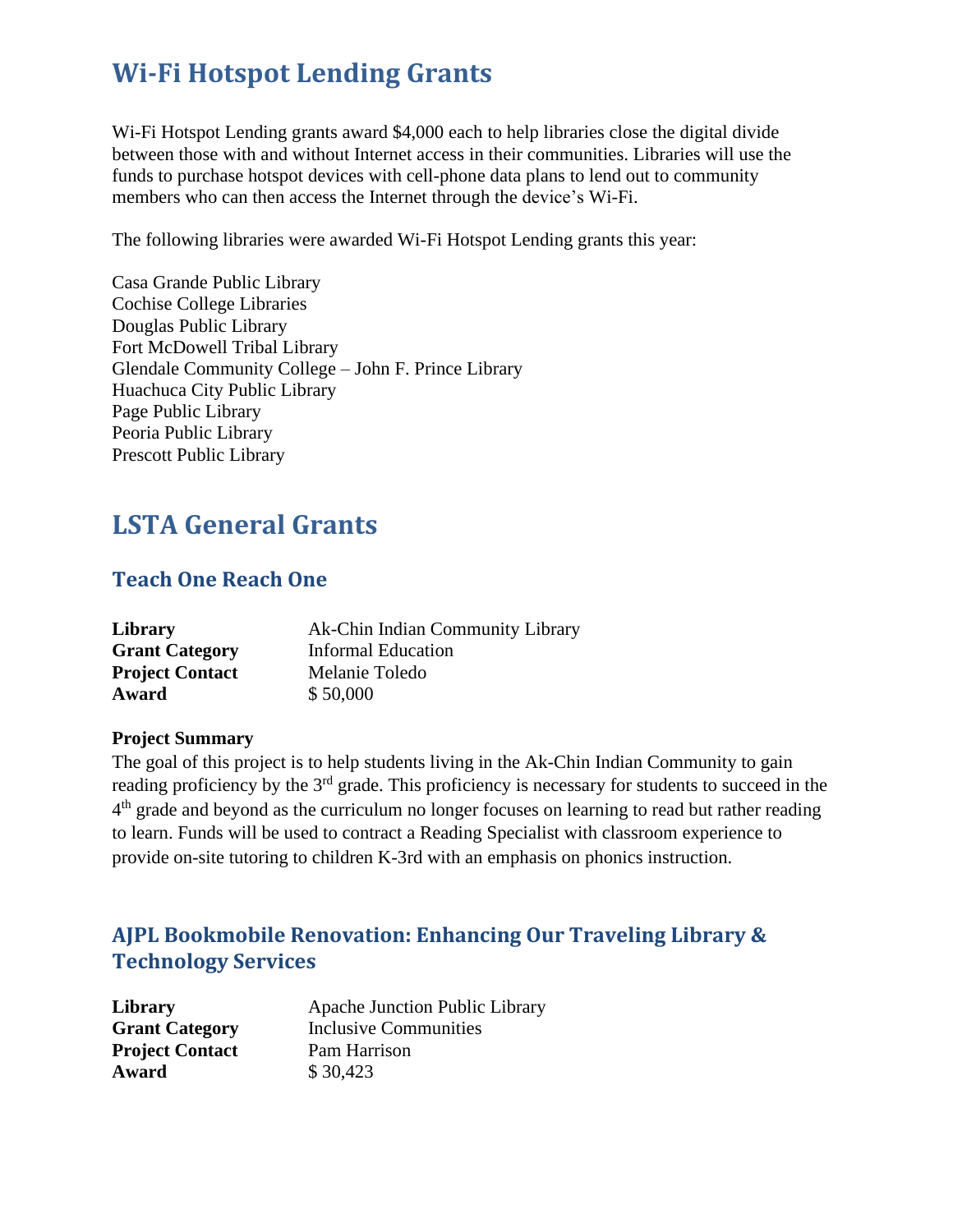#### **Project Summary**

The goal of this project is to provide equitable library services to all people, including underserved populations such as older adults, children, and library non-users experiencing homelessness, disability, limited literacy skills, and lack of transportation. Funds will be used to retrofit an existing bookmobile with custom interior book shelving and technology stations that are mobile-friendly and safe for patron use. The bookmobile will provide additional library service opportunities for information access, workforce development, and the attainment of digital literacy, early literacy, and life literacy skills.

## **Building Digital Collections and Capacity at the Arizona State Museum**

| Library                | Arizona State Museum Library and Archives |
|------------------------|-------------------------------------------|
| <b>Grant Category</b>  | <b>Information Access</b>                 |
| <b>Project Contact</b> | <b>Molly Stothert-Maurer</b>              |
| Award                  | \$56,052                                  |

#### **Project Summary**

The goal of this project is to launch the Arizona State Museum's first digital collections platform, migrate existing digital assets into the system, improve functionality, and increase the quantity of unique historical papers available online to researchers. Community members will have greatly improved and consolidated access to digital collections and access to newly digitized historical materials as well as tools and features to work with Native American materials in a more ethical and collaborative way.

## **Eureka Lab Coding Club**

| Library                | Beaver Creek Public/School Library |
|------------------------|------------------------------------|
| <b>Grant Category</b>  | <b>Informal Education</b>          |
| <b>Project Contact</b> | Elizabeth Franklin                 |
| Award                  | \$10,800                           |
|                        |                                    |

#### **Project Summary**

The goal of this project is to provide enhanced, digital learning opportunities for community members to learn how to code, use state-of-the-art technology, and receive instruction on digital resources. Funds will be used to purchase the Kids First coding and robot program, iPads to code Dash robots, a Boxlight smart board for instruction in using the coding curriculum, and a portable digital overhead projector to offer instruction via books and offline information.

## **Tech Literacy and myLibro Service Integration**

| Library                | Desert Foothills Library  |
|------------------------|---------------------------|
| <b>Grant Category</b>  | <b>Information Access</b> |
| <b>Project Contact</b> | Debra Lay                 |
| Award                  | \$21,100                  |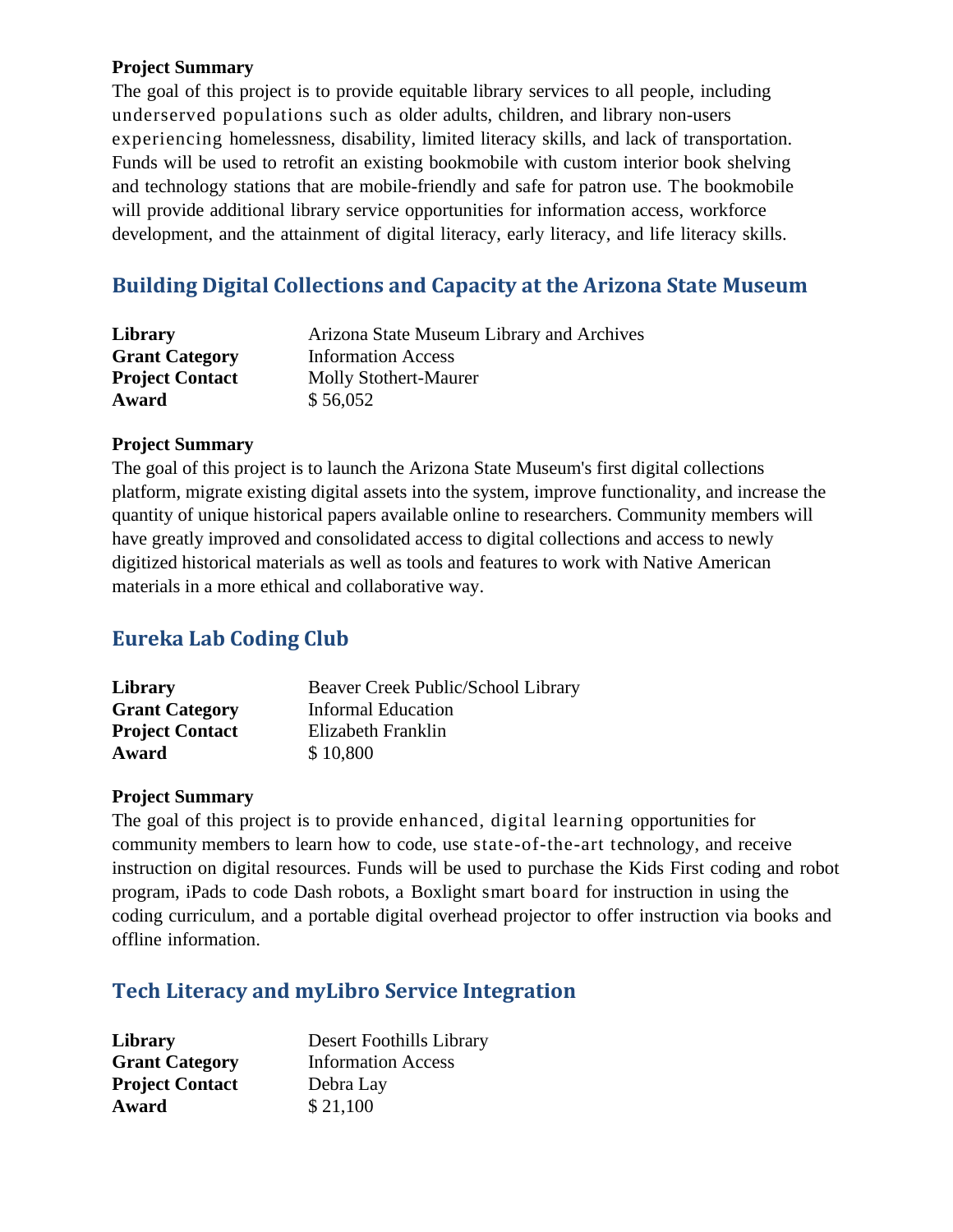#### **Project Summary**

The goal of this project is to improve senior patrons' ability to discover new information through technology. Funds will be used to create a new part-time Tech Literacy Library Assistant position to provide both tech classes and 1-to-1 assistance to those who need help operating new devices, accessing resources through online databases, and understanding library e-content.

## **Wi-Fi Hotspots for Online Access**

| Library                | Eastern Arizona College - Alumni Library |
|------------------------|------------------------------------------|
| <b>Grant Category</b>  | <b>Information Access</b>                |
| <b>Project Contact</b> | <b>Tammy Powers</b>                      |
| Award                  | \$12,000                                 |

#### **Project Summary**

The goal of this project is to purchase Wi-Fi hotspots to provide free Wi-Fi access for remote student and adult learner populations. Community members will have access to library and online campus resources for meeting their various needs such as job searching and information access. This grant would continue a need identified at one campus and extend the project to all campuses.

## **StoryWalk® at Keiller Park**

| Library                | Elsie S. Hogan Community Library |
|------------------------|----------------------------------|
| <b>Grant Category</b>  | <b>Informal Education</b>        |
| <b>Project Contact</b> | Michelle Leyvas                  |
| Award                  | \$12,500                         |

#### **Project Summary**

The goal of this project is to promote reading readiness for families in the community. Funds will be used to purchase all supplies and materials needed to create and install a StoryWalk® in Keiller Park. This project will promote family engagement with literacy and learning in a nontraditional outdoor environment that encourages physical activity in a shared community space.

## **Specialty Item Checkouts for Coconino County Public Libraries**

| Library                | <b>Flagstaff City -- Coconino County Public Library</b> |
|------------------------|---------------------------------------------------------|
| <b>Grant Category</b>  | <b>Informal Education</b>                               |
| <b>Project Contact</b> | William Ascarza                                         |
| Award                  | \$15,000                                                |

#### **Project Summary**

This project will provide specialty loaner items to library patrons across Coconino County including outdoor recreational equipment, explorer bags with STEM material and other supplies for children and young adults, musical instruments, digital cameras, outdoor and indoor board games, tools as well as gardening and other outdoor equipment.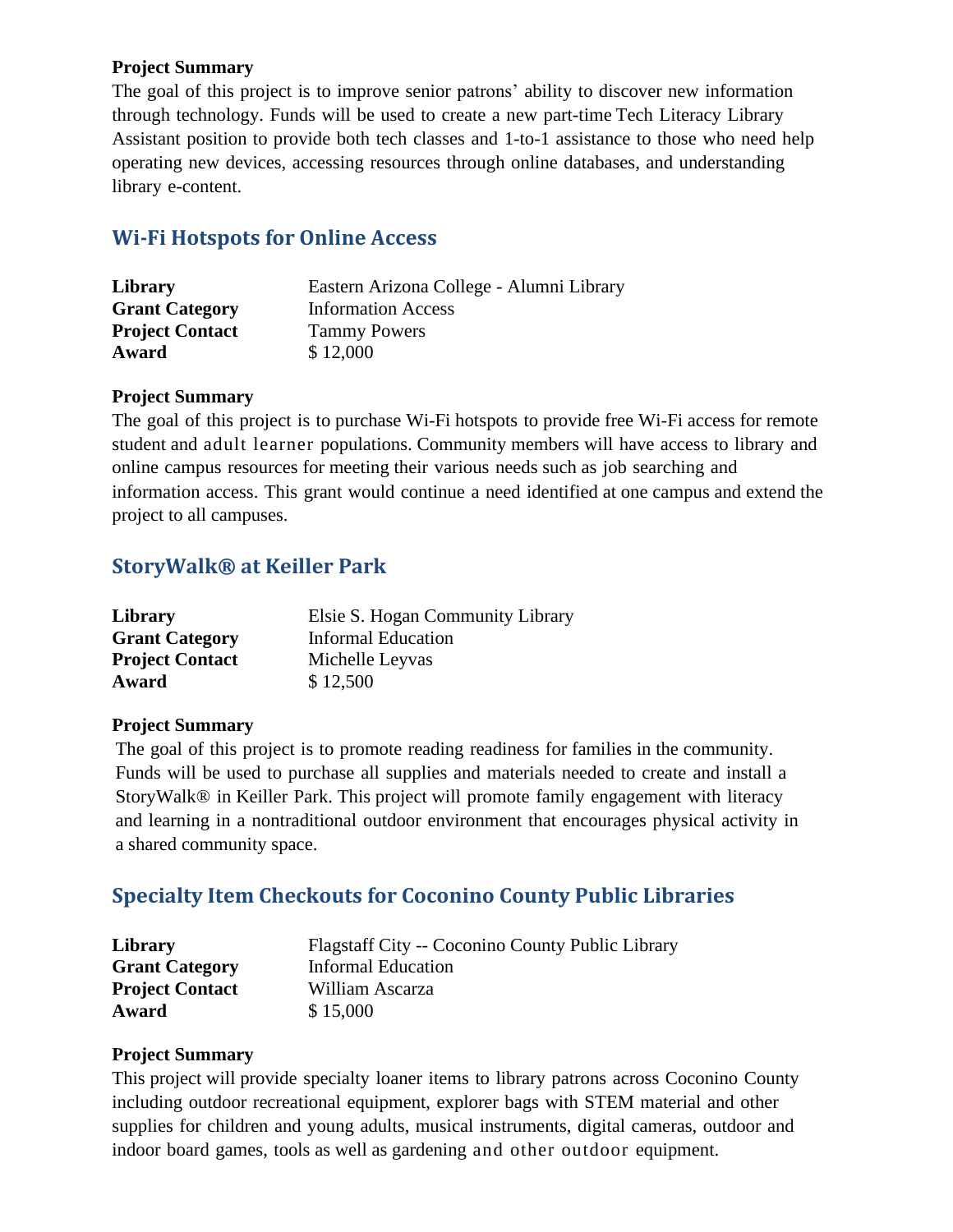## **Glendale's 100 Year Digitization Collaboration**

| Library                | Glendale Public Library   |
|------------------------|---------------------------|
| <b>Grant Category</b>  | <b>Informal Education</b> |
| <b>Project Contact</b> | Merideth Jenson-Benjamin  |
| Award                  | \$16,355                  |

#### **Project Summary**

The goal of this project is to mark Glendale Public Library's centennial by collecting and digitizing documents, photos, and other memorabilia relating to the Library's history. Funds will be used for programming, project marketing and community digitization efforts. Along with contributing to this digital archive, community members will learn about Glendale's rich history over the last 100 years.

## **Take It Make It (TIMI)**

| Library                | <b>Greenlee County Library System</b> |
|------------------------|---------------------------------------|
| <b>Grant Category</b>  | <b>Informal Education</b>             |
| <b>Project Contact</b> | Karen Soohy                           |
| Award                  | \$13,840                              |

#### **Project Summary**

The goal of this project is to create a program of Take It Make It (TIMI) projects for local patrons. Funds will be used to purchase supplies and hire a consultant to develop, promote and manage the program. Community members will have access to program kits that encourage family time and STREAM (Science, Technology, Reading, Engineering, Arts, Math) engagement.

## **A to Z, Teen Life Skills**

| Library                | Page Public Library          |
|------------------------|------------------------------|
| <b>Grant Category</b>  | <b>Inclusive Communities</b> |
| <b>Project Contact</b> | Debbie Winlock               |
| Award                  | \$7,015                      |

#### **Project Summary**

The goal of this project is to teach at-risk teens the skills necessary to gain confidence and succeed as an adult such as cooking, money management, job searching, the basics of hygiene, healthy eating, and more. Funds will be used for marketing, purchasing equipment and material, and hiring an independent contractor to facilitate the Eat Healthy portion of this program.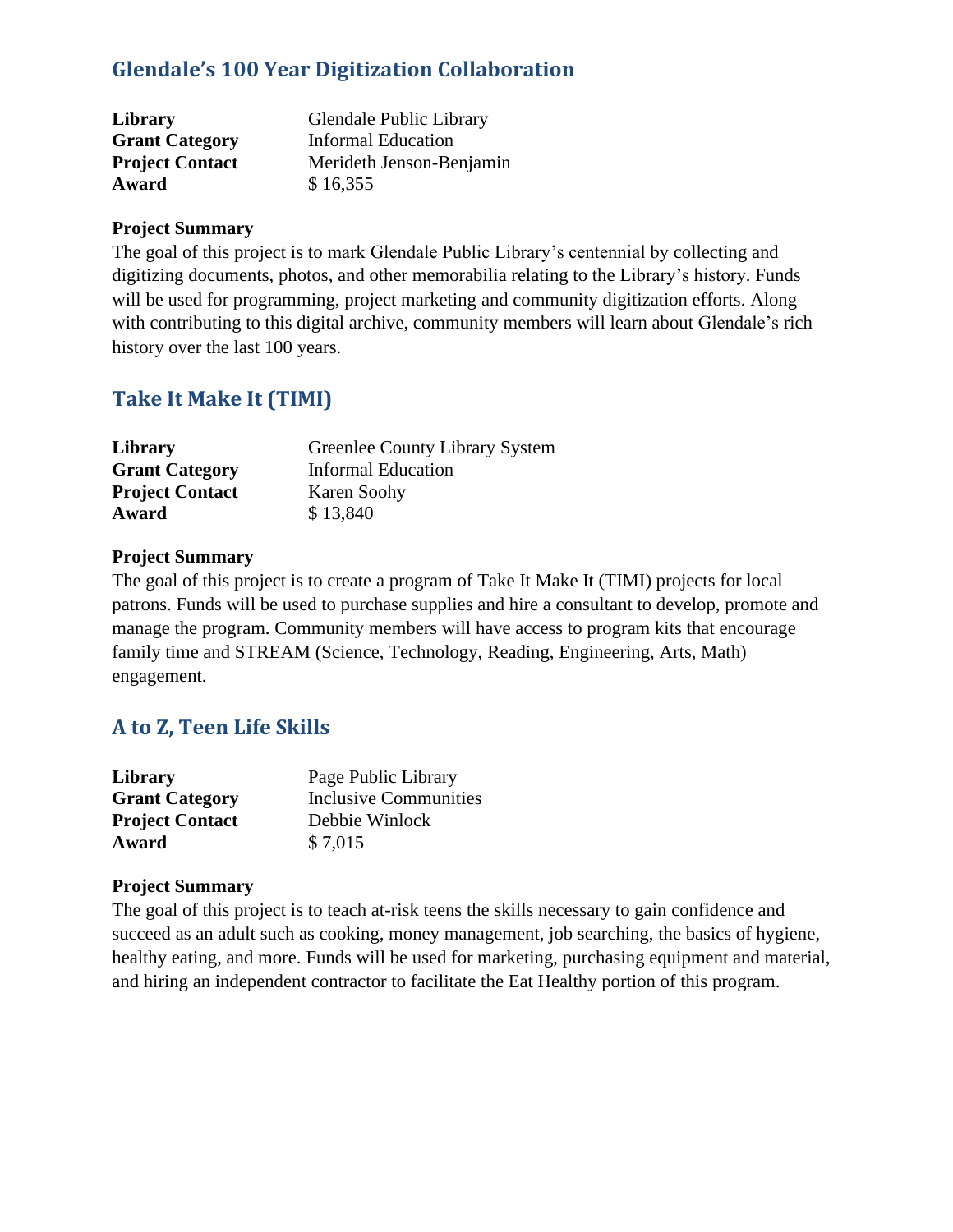## **Rural Information Outreach for Homebound and Hard-To-Reach Residents**

| <b>Library</b>         | Parker Public Library     |
|------------------------|---------------------------|
| <b>Grant Category</b>  | <b>Information Access</b> |
| <b>Project Contact</b> | <b>Tracy McConnell</b>    |
| Award                  | \$20,700                  |

#### **Project Summary**

The goal of the project is to bring informational resources such as books, digital learning tools, and entertainment to homebound and hard-to-reach rural residents throughout La Paz County while helping those with physical disabilities and/or transportation limitations to overcome barriers to library access. Funds will be used for a dedicated part-time Rural Information Outreach position that will accompany Meals on Wheels and Rural Health Outreach activities.

## **Trauma Informed Services**

| Library                | Pima County Public Library |
|------------------------|----------------------------|
| <b>Grant Category</b>  | Inclusive Communities      |
| <b>Project Contact</b> | Linde Furman               |
| Award                  | \$67,485                   |

#### **Project Summary**

The goal of this project is to explore trauma-informed services on the individual, organizational, and industry-based level. Funds will be used to create an internal Trauma-Informed Care team, develop a trauma recovery toolkit, work with partners, and pursue professional development for library managers and administrators to better support staff to serve the needs of their patrons who may have suffered from trauma.

## **Youth Health Action Fund**

| Library                | Pima County Public Library |
|------------------------|----------------------------|
| <b>Grant Category</b>  | Inclusive Communities      |
| <b>Project Contact</b> | Matt Landon                |
| Award                  | \$34,682                   |

#### **Project Summary**

The goal of this project is to address the mental and physical health challenges facing youth in the high-poverty 85705 Tucson zip code by providing literacy, arts, and advocacy opportunities. Funds will be used to purchase media arts equipment, offer digital media training and other learning opportunities, provide experiential internships as well as peer mentoring, and support content creation through connected learning.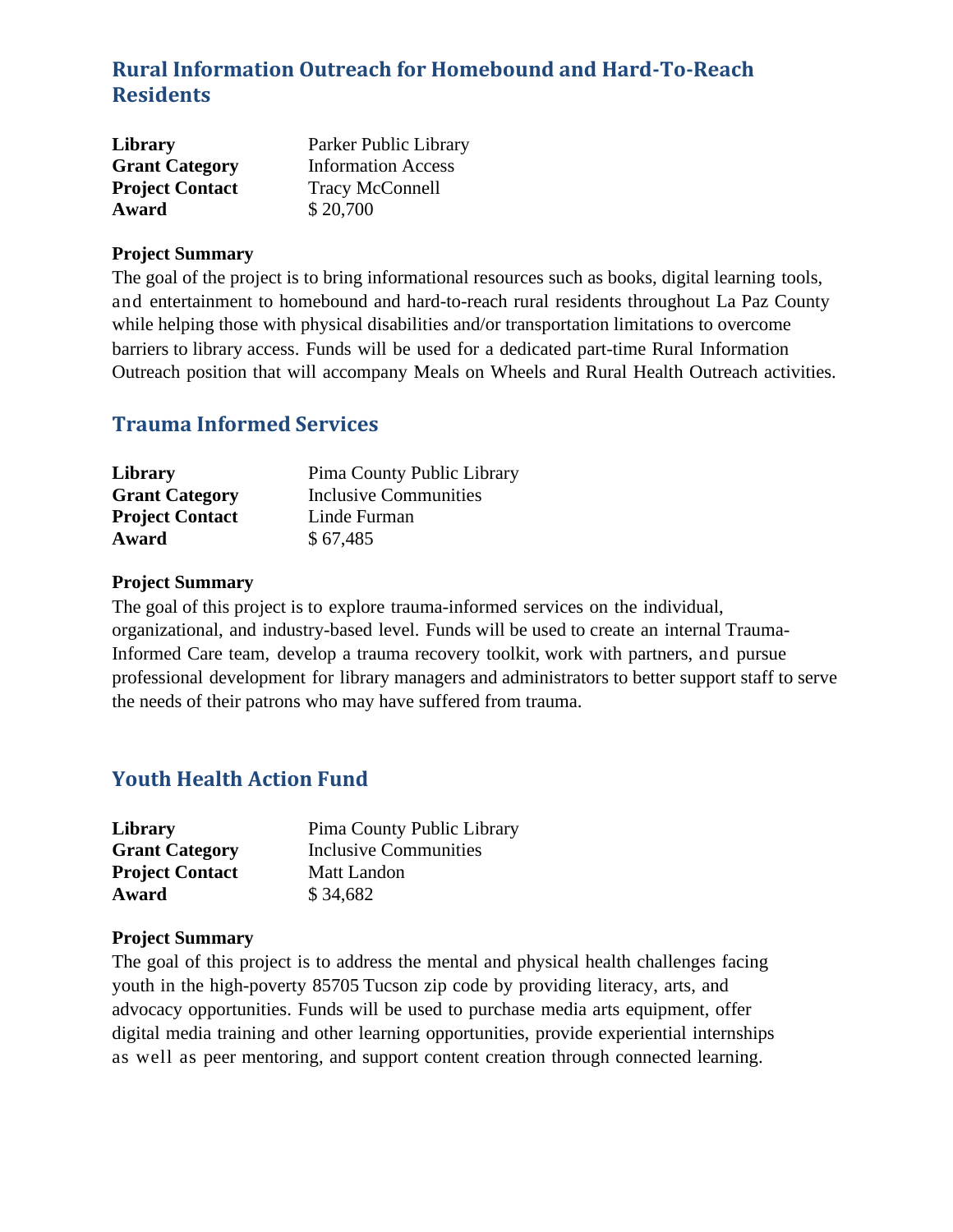## **Here to Help: Meeting Social Service Needs**

| Library                | <b>Prescott Public Library</b> |
|------------------------|--------------------------------|
| <b>Grant Category</b>  | Inclusive Communities          |
| <b>Project Contact</b> | <b>Ruth Hewitt</b>             |
| Award                  | \$25,255                       |

#### **Project Summary**

The goal of this project is to aid patrons with finding resources and applying for social services available in the community. Funds will be used to pay for a part-time Assistance Coordinator position to assist community members with finding resources and information about food assistance, temporary or permanent shelter, job assistance, and mental health.

## **Community Conversations at the Library (CCL)**

| Library                | Sedona Public Library |
|------------------------|-----------------------|
| <b>Grant Category</b>  | Inclusive Communities |
| <b>Project Contact</b> | <b>Judy Poe</b>       |
| Award                  | \$19,850              |

#### **Project Summary**

The goal of this project is to foster a sense of unity among community members by engaging them in conversations on topics of concern so that they will learn how to engage in peaceful conversations over controversial topics and discover resources available at the library to facilitate these conversations. Funds will be used to pay stipends to expert speakers and moderators, improve and replace community room equipment, create PR/marketing materials, and purchase related books and materials.

## **Beyond Expectations with Music and STEAM**

| Library                | Show Low Public Library   |
|------------------------|---------------------------|
| <b>Grant Category</b>  | <b>Informal Education</b> |
| <b>Project Contact</b> | Lisa Lewis                |
| Award                  | \$65,000                  |

#### **Project Summary**

This project will expand STEAM education at the library by integrating a musical learning experience to encourage community engagement, create a more diverse, equitable and inclusive learning environment, provide opportunities to learn about music from different cultures, and encourage career exploration for youth. Funds will be used to purchase equipment to enhance the existing recording studio and maker space as well as materials for programming.